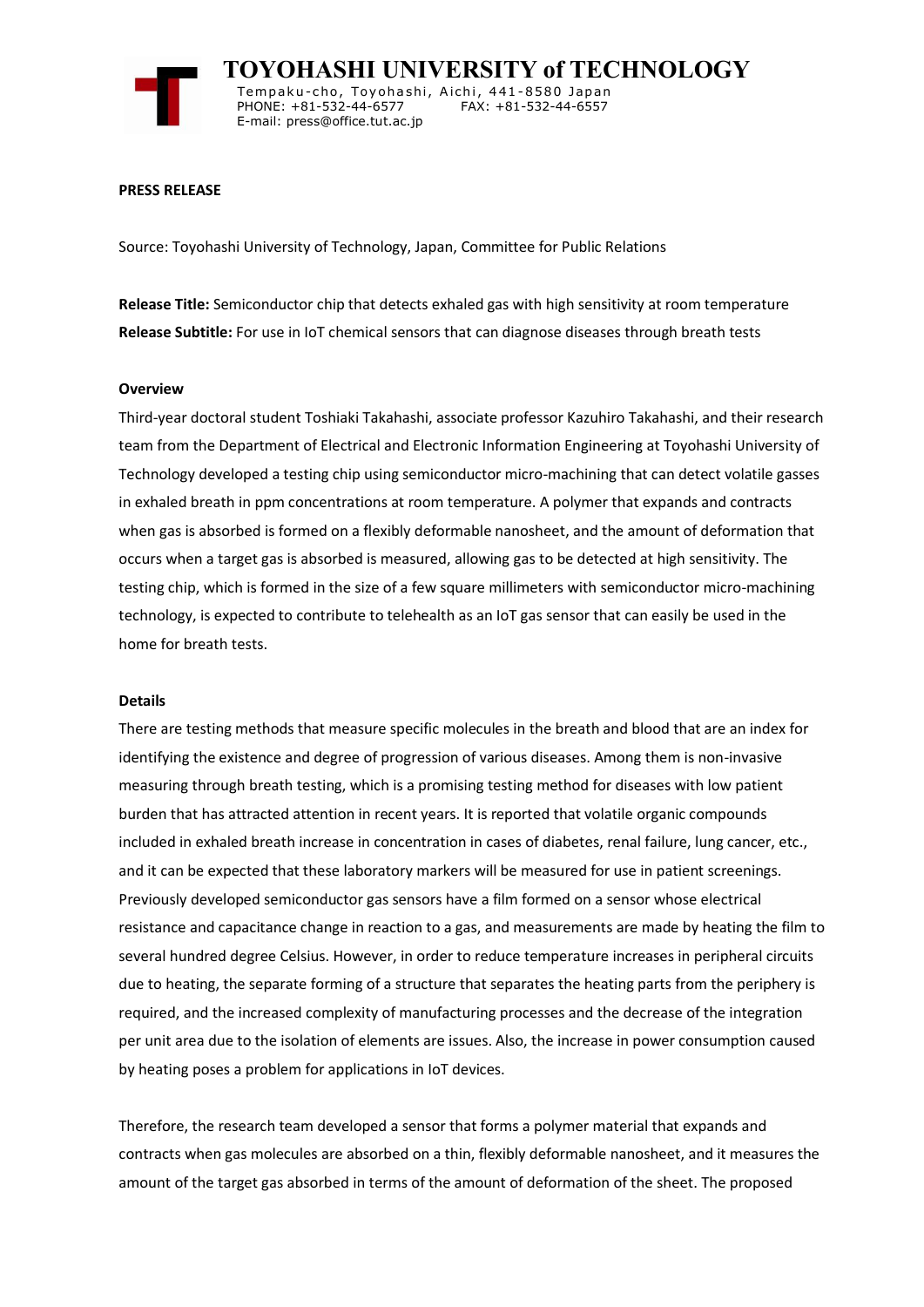

 **TOYOHASHI UNIVERSITY of TECHNOLOGY** Tempaku-cho, Toyohashi, Aichi, 441-8580 Japan<br>PHONE: +81-532-44-6577 FAX: +81-532-44-6557 PHONE: +81-532-44-6577 E-mail: press@office.tut.ac.jp

sensor uses the interferometric property of light intensification through a narrow gap to determine gas adsorption in terms of color change. With this technology, a testing chip was realized that can measure gas at room temperature without a heating mechanism. Also, this sensor can increase the sensitivity without increasing the area because of the formation of a narrow, sub-micron air gap of up to a few hundred nanometers between the thin nanosheet that changes shape and the semiconductor substrate. However, it was very difficult to merge the thin nanosheet above the sub-micron air gap while forming the gap, and it was necessary to develop a new manufacturing process to achieve the structure. Therefore, the team focused on the strong adhesive properties of the thin nanosheet when heat and pressure are applied. A new manufacturing process was introduced where two different silicon substrates are adhered, and then the substrate on one side is removed to create a sensor structure with a sub-micron air gap of about 400 nanometers. In comparison to traditional sensor structures formed with a gap of a few micrometers, the sensor response was demonstrated to have improved by 11 times, and it was possible to determine the deformation of the thin nanosheet due to gas adsorption in terms of color change.

Additionally, it was demonstrated that the testing chip that was developed can detect ethanol gas, a typical volatile organic compound, in ppm concentrations. The lower concentration detection limit is equivalent in performance to the most sensitive semiconductor sensors that can measure at room temperature, and compared to sensors that use the same detection method, the detection performance improved by 40 times, while the area per single element was reduced to 1/150. The sensor can be expected to be used as a small, portable breath testing device.

## **Future Outlook**

The research team plans to demonstrate the possibility of using the semiconductor sensor they developed to detect various volatile gasses related to diseases. Also, they aim to construct a small, portable sensor system for breath monitoring that consumes less power than traditional IoT gas sensors.

# **Reference**

Toshiaki Takahashi, Yong-Joon Choi, Kazuaki Sawada, and Kazuhiro Takahashi, A ppm Ethanol Sensor Based on Fabry-Perot Interferometric Surface Stress Transducer at Room Temperature, Sensors, DOI: 10.3390/s20236868.

This research was supported by JSPS KAKENHI Grant Number JP19J12825 and JST, PRESTO Grant Number JPMJPR1526.